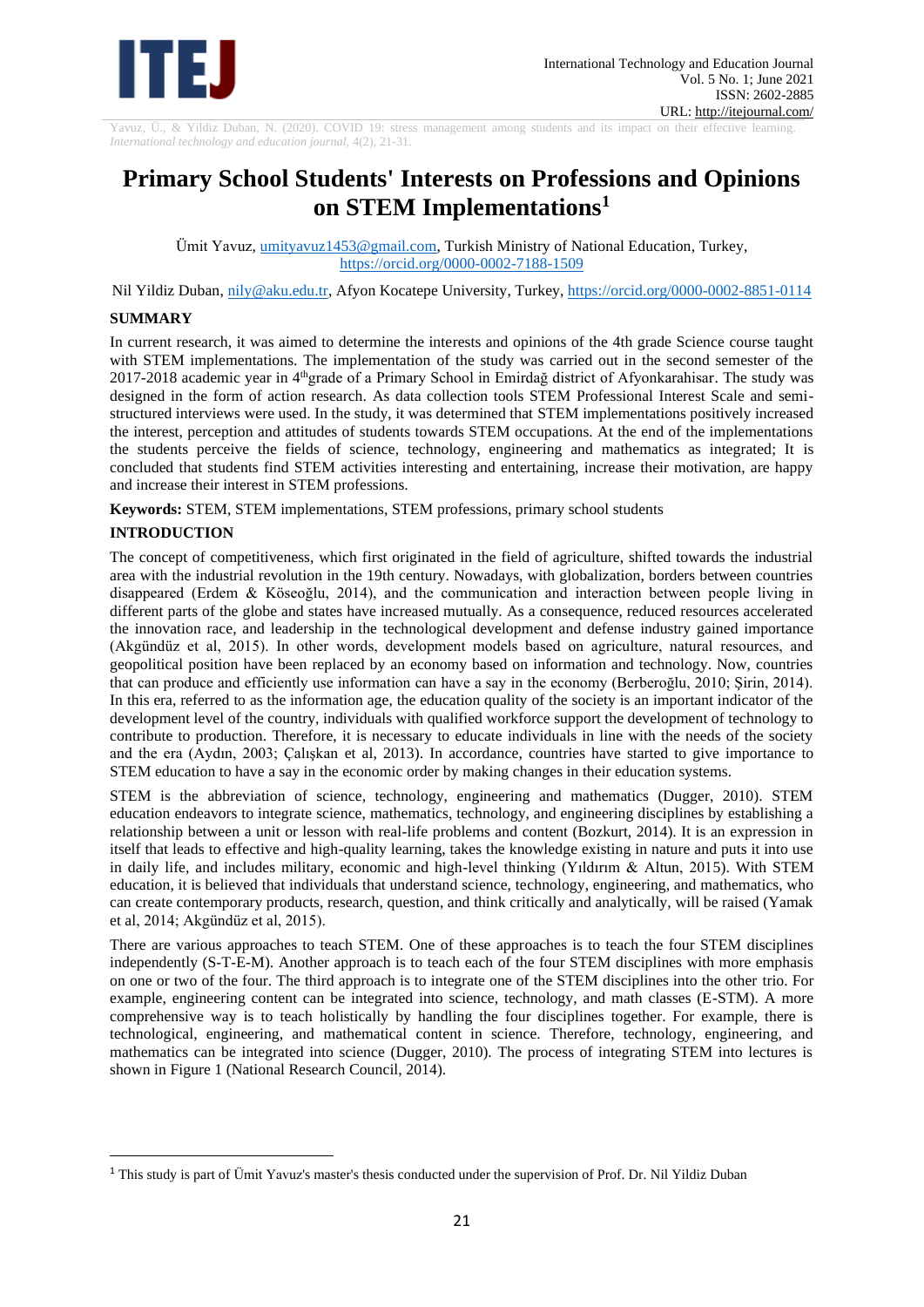

*Figure 1.* General Features of Integrated STEM Education (NRC, 2014).

In Figure 1, the nature and scope of integrated STEM education, aims, applications, and results are presented. Accordingly, the aim is for STEM students to be individuals with 21st century skills, STEM literate, ready for STEM workforce; and to increase the STEM content knowledge and pedagogical content knowledge of educators. It is understood that in order to achieve these goals for students and educators, the nature and scope of STEM should be determined and integrated into the curriculum, and the support of the educators and the learning environments should be arranged in accordance with STEM education. Essentially, STEM education has two main objectives. The first is to increase the number of students preparing for a university career in science, technology, engineering, and mathematics; the second is to increase the competence of all students in the field of basic STEM knowledge. The purpose is to develop the skills of students and employees to evaluate problems, use STEM concepts, and apply creative solutions to their daily lives (Thomasson & National Research Council, 2011). In other words, STEM education aims to raise scientists and engineers who will continue to research and develop for the country's economic growth, competent workers to meet the demands of labor in STEM-related business areas, and scientifically literate citizens who make wise decisions about public policy and understand the world around them (Tsupros et al, 2009; Barakos et al, 2012).

STEM affects the modern world. The products people produce, the food they eat, the vehicles they use, the information they receive, medicines, and many aspects of modern life are shaped by STEM (National Research Council, 2014). In this respect, STEM professions; play an instrumental role in the advancement of technical works in the fields of science, technology, engineering, and mathematics, in the expansion of scientific boundaries, and the development of new products and technological progress. These professions are concentrated in the most advanced industries such as computer systems design, scientific research and development, and the manufacturing of technological products. Even though the educational requirements are different, most of these professions must be at the undergraduate or graduate level (Cover et al, 2011). Increasing the number of high school, university and graduate students specializing in STEM subjects is of great importance for economic development. Most STEM graduates enter high-paying and fast-growing STEM jobs. Besides, people working in STEM professions have lower unemployment rates compared to workers in other fields. This implies that STEM employees have higher job security. Moreover, students who study a department on STEM professions can easily adapt even when they work in non-STEM professions (Thomasian & NGA, 2011). As a result, the belief that pursuing a career in a STEM-related field will increase personal living standards and economic levels leads students to this area for all countries (Douglas & Strobel, 2015).

Turkey also needs to invest in STEM education to produce products with high added value so that it can develop economically and reduce the current account deficit (Aydagül & Terzioğlu, 2014). In order to determine to what extent these investments have succeeded, Turkey's performance in STEM education should be measured and its place in the global competition should be determined (Sirin, 2014). For this purpose, Turkey's participation in exams where countries can compare their education system with other countries, such as international measurement and evaluation studies PIRLS, TALIS, TIMSS, PISA, is important. The International Mathematics and Science Trends (TIMSS) survey is held every 4 years to measure the knowledge and skills acquired by 4<sup>th</sup> and 8th grade students in the department of mathematics and science. Turkey participated in the survey, which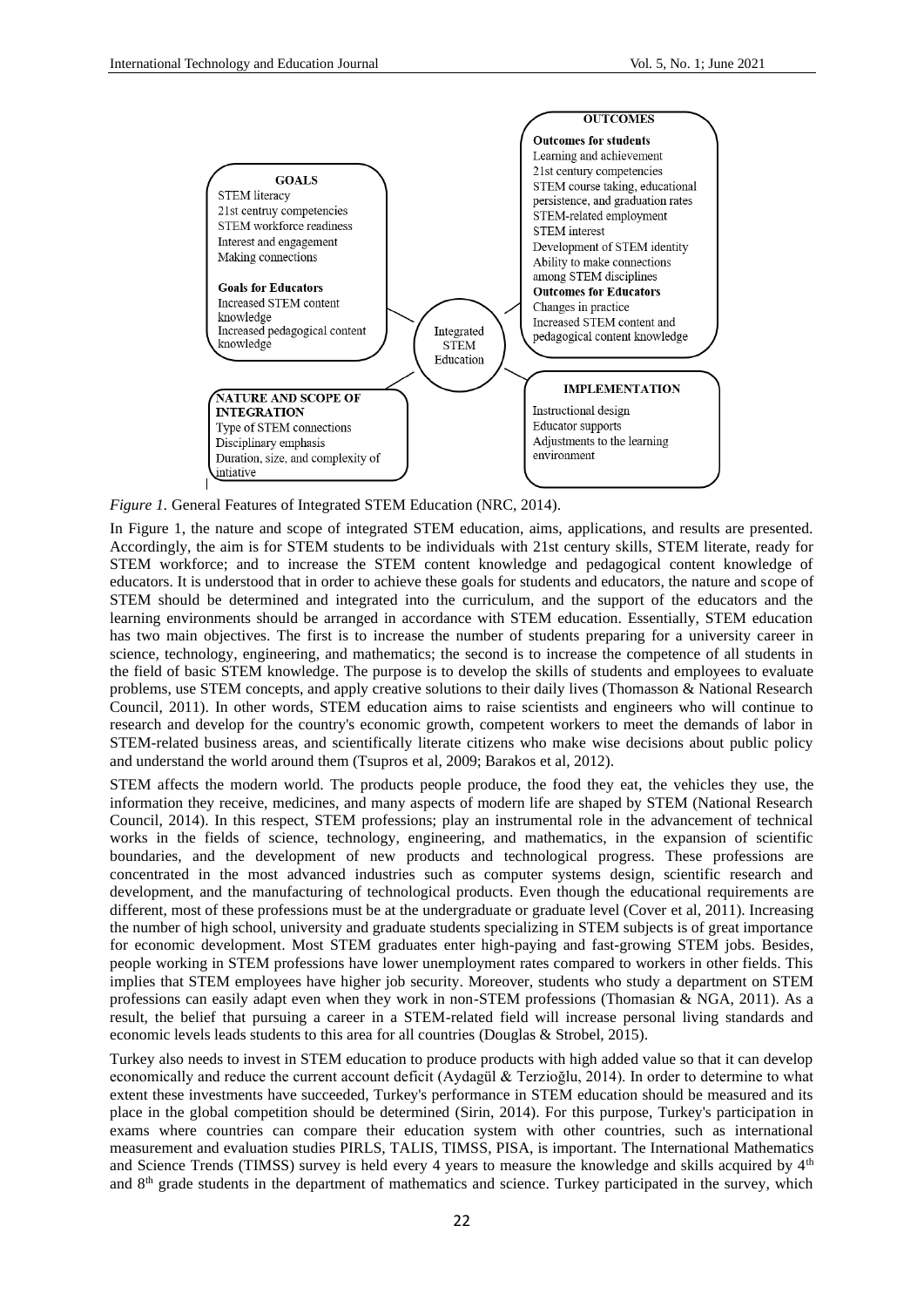was first conducted in 1995, at the 8<sup>th</sup> grade level in 1999 and 2007; and at the 4<sup>th</sup> and 8<sup>th</sup> grade level in 2011 and 2015 (TIMSS, 2015). In the field of science at the 4<sup>th</sup> grade level, it received 463 points (score of TIMMS) in 2011 and 483 points in 2015, increasing 20 points compared to the previous period. In  $4<sup>th</sup>$  and  $8<sup>th</sup>$  grade level, Turkey is located at the intermediate level in international science proficiency levels, which are determined as lower, middle, upper, and advanced levels. Similarly, supported by the OECD (Organization for Economic Cooperation and Development), PISA (International Student Assessment Program) measures how well 15-yearold students have the necessary knowledge and skills to become new-age individuals. In this exam, science, mathematics and reading skills are evaluated. It concentrates more around a specific area in each cycle. In the PISA exam held in 2015, science literacy was determined as the weighted area. Turkey ranked 47th with 424 points among 57 countries participating in the scientific literacy weighted exam of 2006 and 54th among 72 countries with 425 points in the science literacy field achievement test of 2015, ranking below the OECD average (PISA, 2015). As can be seen from the statistical data given above, it is clear that we are not at a sufficient level in PISA and TIMSS exams as a country. It would be fair to say that Turkey needs to develop its educational goals and methods to compete with other countries in the global economy. This situation brings STEM education to the fore, which is one of the most important educational approaches. Indeed, when Turkey STEM Education Report was examined, it has been stated that, if applied correctly, STEM education will enable training students who can be successful in the PISA exams (MOE, 2016).

# **Purpose of the Study**

This study aimed to determine the effect of the 4th grade Science course, which is taught with STEM applications, on students' interest in STEM professions and their opinions about the course.

For this purpose, answers to the following questions were explored.

- Is there a significant difference between the pre-test and post-test scores of the students in the STEM Career Interest Survey depending on STEM applications?
- What are the students' opinions about the Science lesson taught with STEM applications?

# **METHOD**

#### **Research Model**

In the study, a section from the study designed as an action research is presented. Action research, it is a systematic research that enables people to find effective solutions to the problems they encounter in their daily lives. Unlike traditional experimental scientific research that seeks generalizable explanations that can be applied to all contexts, action research focuses on specific situations and local solutions (Stringer, 2007). In this study, among the data collection tools used in action research, the semi-structured interview and STEM Career Interest Survey were used.

# **Participants**

The working group of the research consists of 4<sup>th</sup> grade students of 2017-2018 academic year studying in the Gömü Primary School located in Gömü Town of Emirdağ District in Afyonkarahisar city. The class size is 26 students, with 13 girls and 13 boys. The action research was carried out by including all students in the classroom. For semi-structured interviews, criterion sampling, which is one of the purposeful sampling methods, was used. Face-to-face interviews were conducted with a total of 12 students, three students in each of the upper, middle, and low academic success levels.

#### **Data Collection Tools**

In the study, "STEM Career Interest Survey" was used as a pre-test and a post-test. At the end of the research, a semi-structured interview was conducted with the students.

#### **STEM Career Interest Survey**

In the study, "STEM Career Interest Survey", which was adapted to Turkish by Unlu et al, (2016), consists of science, technology, engineering and mathematics sub-dimensions. The Survey used the 5-point Likert scale: strongly disagree, disagree, undecided, agree, and absolutely agree. The test by Unlu et al, was examined by Turkish and English field experts for its validity, and necessary corrections were made. The Cronbach Alpha reliability coefficient is 0.93. The necessary permission to use this survey was taken from the researchers who adapted it to Turkish.

#### **Semi-Structured Interview**

Semi-structured interviews combine both fixed and in-depth field analysis. It can be analyzed easily, and it provides in-depth information and ease of self-expression to the interviewee (Büyüköztürk et al, 2011). The semi-structured interview forms used in the study were prepared by the researchers. In order to ensure the internal validity of the questions, these questions were given to four field experts and the form was finalized by correcting the questions under the supervision of the experts. Afterward, a pilot study was conducted with a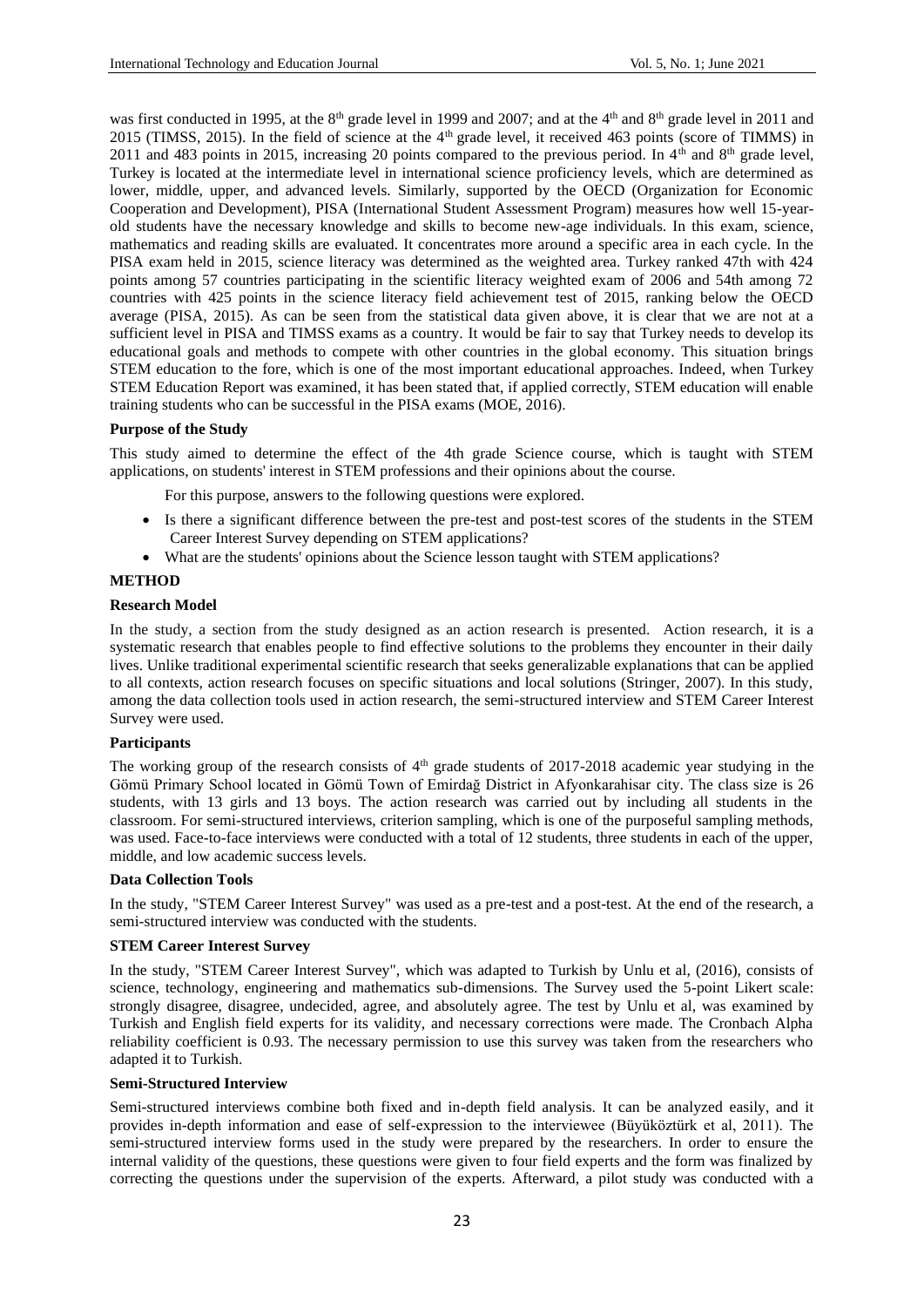student to measure the operability of these questions. The results of the pilot study were examined in order to determine whether the questions were clear and understandable and whether the answers were compatible with the questions asked. After seeing that the pilot study functions properly with no problems, face-to-face interviews were conducted with the students using semi-structured forms at the end of the implementation process.

# **Data Collection Process**

Before STEM activities, the "STEM Career Interest Survey" was applied as a pre-test, and then the action research implementation process was initiated. During the implementation process, five STEM activity (action) plans were used in the 4th grade Science course. The first three activity plans are related to the unit's "Lighting Technologies from Past to Present", while the other two are about "Sound Technologies from Past to Present". Five activity plans in the research were prepared under the titles "Lighting Technologies from Past to Present and the Importance of Lighting", "Proper Lighting", "Light Pollution", "Sound Technologies from Past to Present" and "Sound Pollution". The data collection calendar regarding the action research process is presented in Table 1.

| <b>Before Implementation</b>           |                                                |                                         |                  |  |  |  |
|----------------------------------------|------------------------------------------------|-----------------------------------------|------------------|--|--|--|
|                                        | Application of the STEM Career Interest Survey |                                         |                  |  |  |  |
|                                        |                                                | <b>Implementation Process</b>           |                  |  |  |  |
| March 30, 2018                         | First Activity Plan                            | <b>Lighting Technologies</b>            | Video recording. |  |  |  |
| April 4, 2018                          |                                                | from Past to Present                    | Diaries.         |  |  |  |
| April 6, 2018                          |                                                |                                         |                  |  |  |  |
|                                        |                                                | April 11, 2018 Validity Committee       |                  |  |  |  |
| April 12, 2018                         |                                                |                                         | Video recording. |  |  |  |
| April 13, 2018                         | Second Activity Plan                           | Proper Lighting                         | Diaries.         |  |  |  |
|                                        |                                                |                                         |                  |  |  |  |
| April 18, 2018                         |                                                |                                         |                  |  |  |  |
| April 19, 2018                         | Third Activity Plan                            | <b>Light Pollution</b>                  |                  |  |  |  |
| April 26, 2018                         |                                                |                                         |                  |  |  |  |
|                                        |                                                | April 30, 2018 Validity Committee       |                  |  |  |  |
| May 2, 2018                            |                                                | Sound Technologies from                 | Video recording. |  |  |  |
| May 18, 2018                           | Fourth Activity Plan                           | Past to Present                         | Diaries.         |  |  |  |
|                                        | May 23, 2018 Validity Committee                |                                         |                  |  |  |  |
| May 24, 2018                           |                                                |                                         | Video recording. |  |  |  |
| May 31, 2018                           | Fifth Activity Plan                            | Sound Pollution                         | Diaries.         |  |  |  |
| <b>Post-Implementation</b>             |                                                |                                         |                  |  |  |  |
|                                        |                                                | Application of the STEM Career Interest |                  |  |  |  |
|                                        | Survey                                         |                                         |                  |  |  |  |
| Conducting a Semi-Structured Interview |                                                |                                         |                  |  |  |  |

*Table 1.* The calendar for the data collection process

In the lessons conducted with STEM applications, 4 Arduino uno (S4A) Program was used in certain activities in the effective use of technology and engineering dimensions. Before starting action research studies, games related to "Blockly Games", one of the block-based coding tools on EBA, have been played to serve as a basis for the S4A program. Later, simple coding and algorithm creation activities related to Scratch were carried out. The studies here have supported the implementation phase of the action research. For example, the S4A program was used in the "Let's Light a Light Bulb with Coding" activity. S4A program provides the connection with Arduino uno so that students can see how the coding made with Scratch works in real life. At the beginning of the lesson, Arduino uno set was given and introduced to each group. They were explained simply how to use it. During the application phase, the students created the circuit together with the teacher, using the method of making by demonstration. The groups that made the circuit started the light bulb lighting activity by opening the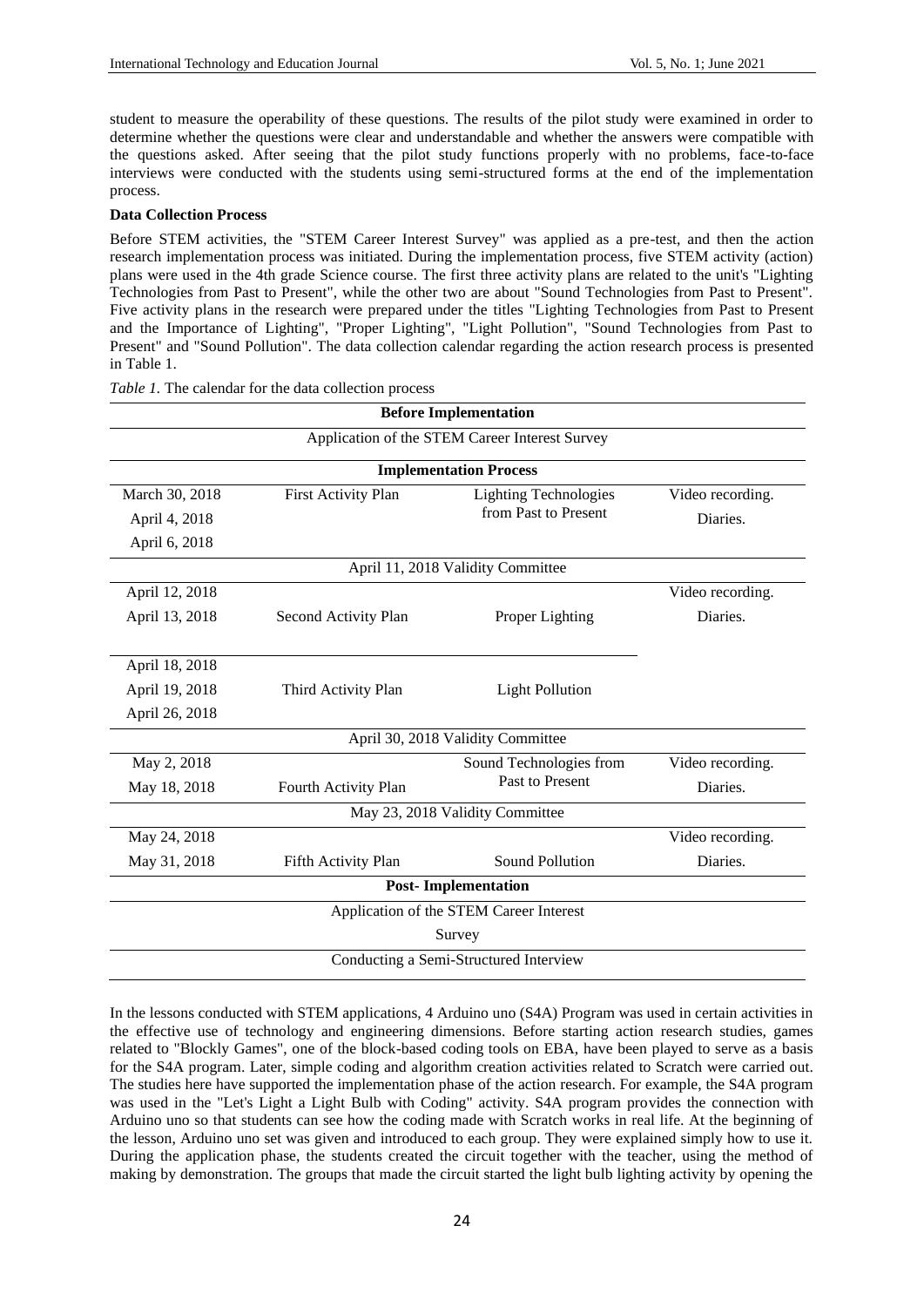S4A coding program in their computers and connecting the Arduino uno to the computer. Photos related to the application are presented in Photo 1 and Photo 2.



*Photo 1.* Light Bulb Lighting Activity *Photo 2.* Light Bulb On and Off Algorithm

After the exercise, the "STEM Career Interest Survey" was re-applied, this time as a post-test. In addition, the data collection process was completed by conducting semi-structured interviews with 12 determined students.

# **Analysis and Interpretation of the Data**

In the quantitative dimension of the study, "STEM Career Interest Survey" was used. Collected data were analyzed with a computer program. In the analysis, the mean and standard deviations of the pre-test and post-test results of the students participating in the research were calculated. Normality analyzes of these tests were performed and Skewness and Kurtosis values were evaluated. According to this, it was determined that the data of the "STEM Career Interest Survey" were normally distributed. Due to the normal distribution of the data, the STEM Career Interest Survey was analyzed using the "Paired Sample t-test".

Descriptive analysis method was used for the analysis of qualitative data. In descriptive analysis, the data are summarized and interpreted according to pre-determined themes. The data can be arranged according to the themes revealed by the research questions or they can be presented by considering the questions during the interview and observation processes. In descriptive analysis, direct quotations are used to reflect the views of the observed or interviewed individuals in a remarkable way. For this purpose, data are first described in a systematic and clear manner. Later, these descriptions are explained and interpreted, cause-effect relationships are examined and some results are achieved (Yıldırım & Şimşek, 2016). After semi-structured interviews were conducted with 12 students, the audio of the interviews was recorded on the computer and then transcribed. In order to ensure reliability, the data were examined in their original format by two researchers independently. Subsequently, the issues with "consensus" and "disagreement" were discussed and necessary arrangements were made. For the reliability, the percentage of agreement suggested by Miles and Huberman was used and the reliability was calculated as 88. Reliability calculations above 70% are considered reliable for research (Miles & Huberman, 1994). The result obtained here indicates that the study is reliable.

# **FINDINGS**

# **Findings Regarding the STEM Career Interest Survey**

Table 2 shows the Dependent Groups t-Test results of the "STEM Career Interest Survey" applied to 26 students before and after STEM implementations.

|                    |                 | N  | <b>Mean</b> | SS   | s.d. | t        | p     |
|--------------------|-----------------|----|-------------|------|------|----------|-------|
| <b>Science</b>     | <b>Pre-test</b> | 26 | 36.46       | 6.80 | 25   | $-5.472$ | 0.000 |
| <b>Dimension</b>   | Post-test       | 26 | 43.23       | 4.56 |      |          |       |
| <b>Mathematics</b> | <b>Pre-test</b> | 26 | 36.61       | 8.30 | 25   | $-3.614$ | 0.001 |
| <b>Dimension</b>   | Post-test       | 26 | 41.61       | 4.89 |      |          |       |
| <b>Technology</b>  | <b>Pre-test</b> | 26 | 40.00       | 7.26 | 25   | $-3.613$ | 0.001 |
| <b>Dimension</b>   | Post-test       | 26 | 44.76       | 4.72 |      |          |       |

*Table 2.* STEM Career Interest Survey Pre-test and Post-test Dependent Groups t Test Results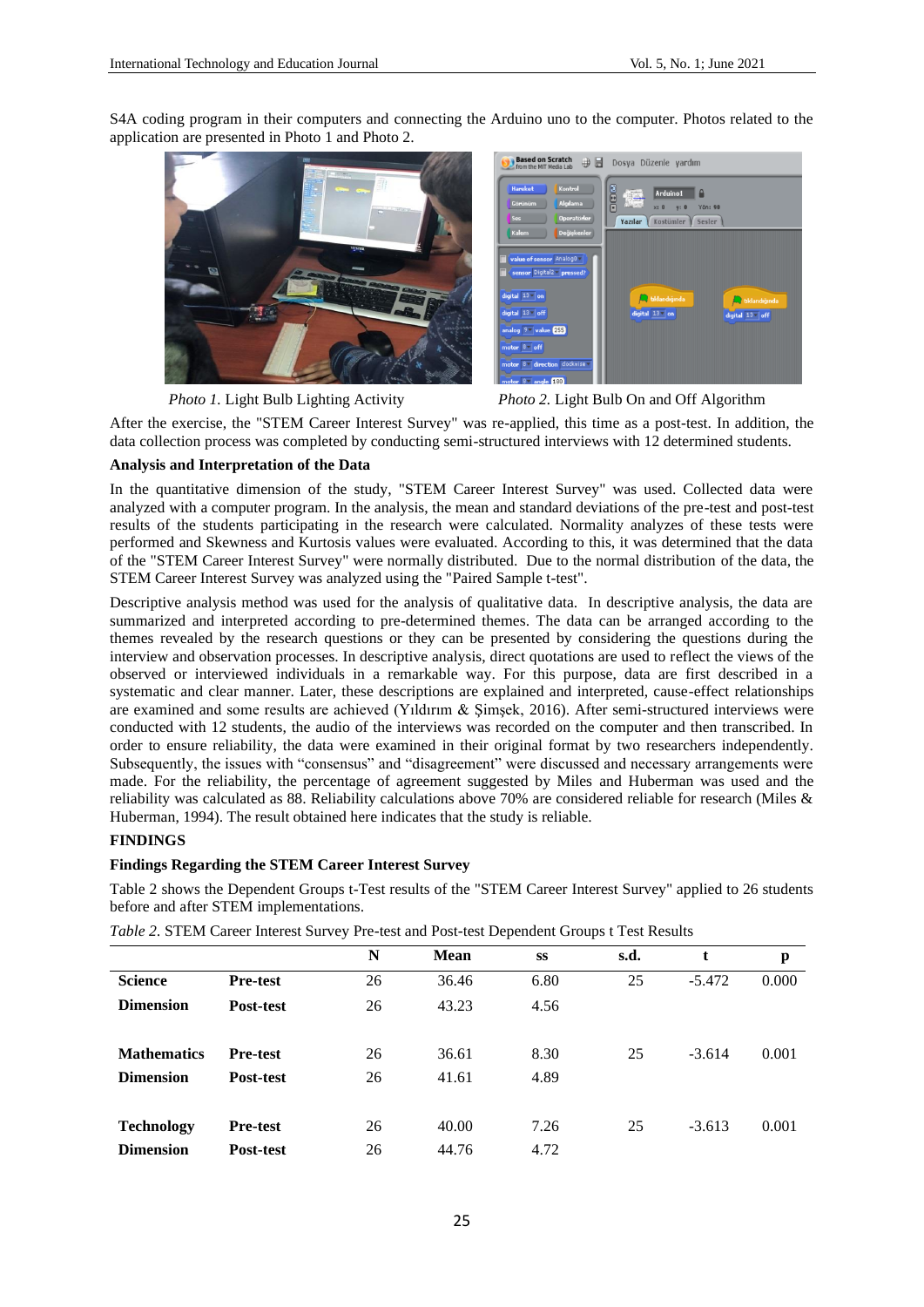| International Technology and Education Journal |                 |    |        | Vol. 5, No. 1; June 2021 |    |          |       |
|------------------------------------------------|-----------------|----|--------|--------------------------|----|----------|-------|
| <b>Engineering</b>                             | <b>Pre-test</b> | 26 | 37.57  | 6.74                     | 25 | $-6.144$ | 0.000 |
| <b>Dimension</b>                               | Post-test       | 26 | 44.38  | 4.46                     |    |          |       |
| <b>TOTAL</b>                                   | <b>Pre-test</b> | 26 | 150.65 | 26.34                    | 25 | $-5.524$ | 0.000 |
|                                                | Post-test       | 26 | 174.00 | 14.93                    |    |          |       |

As shown in Table 2, comparison of the STEM Career Interest Survey pre-test scores (Mean: 150.65) and posttest scores (Mean: 174.00) reveals a statistically significant difference in favor of the post-test (t<sub>25</sub> = -5.524; p <0.05). When examined in the context of sub-dimensions, the difference between the Science dimension pre-test (Mean: 36.46) - post-test (Mean: 43.23); Mathematics dimension pre-test (Mean: 36.41) - post-test (Mean: 41.61); Technology dimension pre-test (Mean: 40.00) - post-test (Mean: 44.76) and Engineering dimension pretest Mean: 37.57) - post-test (Mean: 44.38) scores is striking. Besides, there is a statistically significant difference in favor of the post-test also in the sub-dimensions. According to these findings, it can be said that students' perceptions of STEM careers changed positively after STEM implementations.

# **Student Opinions on STEM Implementations**

Semi-structured interviews were conducted with 12 students after the end of STEM implementations. This interview was aimed to determine the opinions of primary school 4<sup>th</sup> grade students about the Science course taught with STEM applications. Interview data were divided into themes, sub-themes and categories. The categories related to the Science, Technology, Engineering and Mathematics Connections sub-theme are presented in Table 3.

*Table 3.* STEM Theme Science, Technology, Engineering and Mathematics Connections Sub-Themes and **Categories** 

| Theme                           | Sub-Theme                                         | Categories                          |    |
|---------------------------------|---------------------------------------------------|-------------------------------------|----|
| STEM (Science, Technology,      | Science, Technology,                              | Independent                         |    |
| Engineering and<br>Mathematics) | <b>Engineering and Mathematics</b><br>Connections | Science, Technology and Engineering |    |
|                                 |                                                   | Integrated                          | 12 |

As presented in Table 3, before the activities in the Science course; 11 of the students interviewed stated that they thought science, technology, engineering, and mathematics fields are independent of each other; while one student thought of science, technology, and engineering fields together and mathematics field separately. All 12 students stated that their ideas changed after the application, and they thought of science, technology, engineering, and mathematics in an integrated manner. Direct quotations from students on this subject are as follows;

Furkan: *Since we have just started working, I was thinking separately, after our activities I started to think in an unified way. Because we did all the lessons in the activities.*

Gamze: *First, I was thinking separately, I didn't know what to do, then I started to think about them all together.*

Rojat: *I was thinking separately, but I thought integrated after the studies. Because we used science, technology, engineering and mathematics together in activities.*

Selin: *I was thinking separately, I thought together after the activities. Because I learned that we use them for the same things.*

Melike: *I was thinking of science, technology, engineering and mathematics as separate things. Because I hardly thought we could invent new things. After the studies, I thought of them all together.*

Aslı: *I could think of science technology, and engineering together, but I was thinking about mathematics separately. After the work we did, I thought of them all together and designed a cabinet.*

Ahmet: *I was thinking separately before the application. Then I realized that they were together. Because every study we did had science, mathematics, engineering, and technology.*

Within the scope of this research, the relationship between science, technology, engineering and mathematics was made clear to the students with the studies carried out during the STEM activities and an interdisciplinary perspective was encouraged. It can be said that this situation has changed the way they think about STEM fields

The categories related to the Science, Technology, Engineering and Mathematics Dimensions sub-theme are presented in Table 4.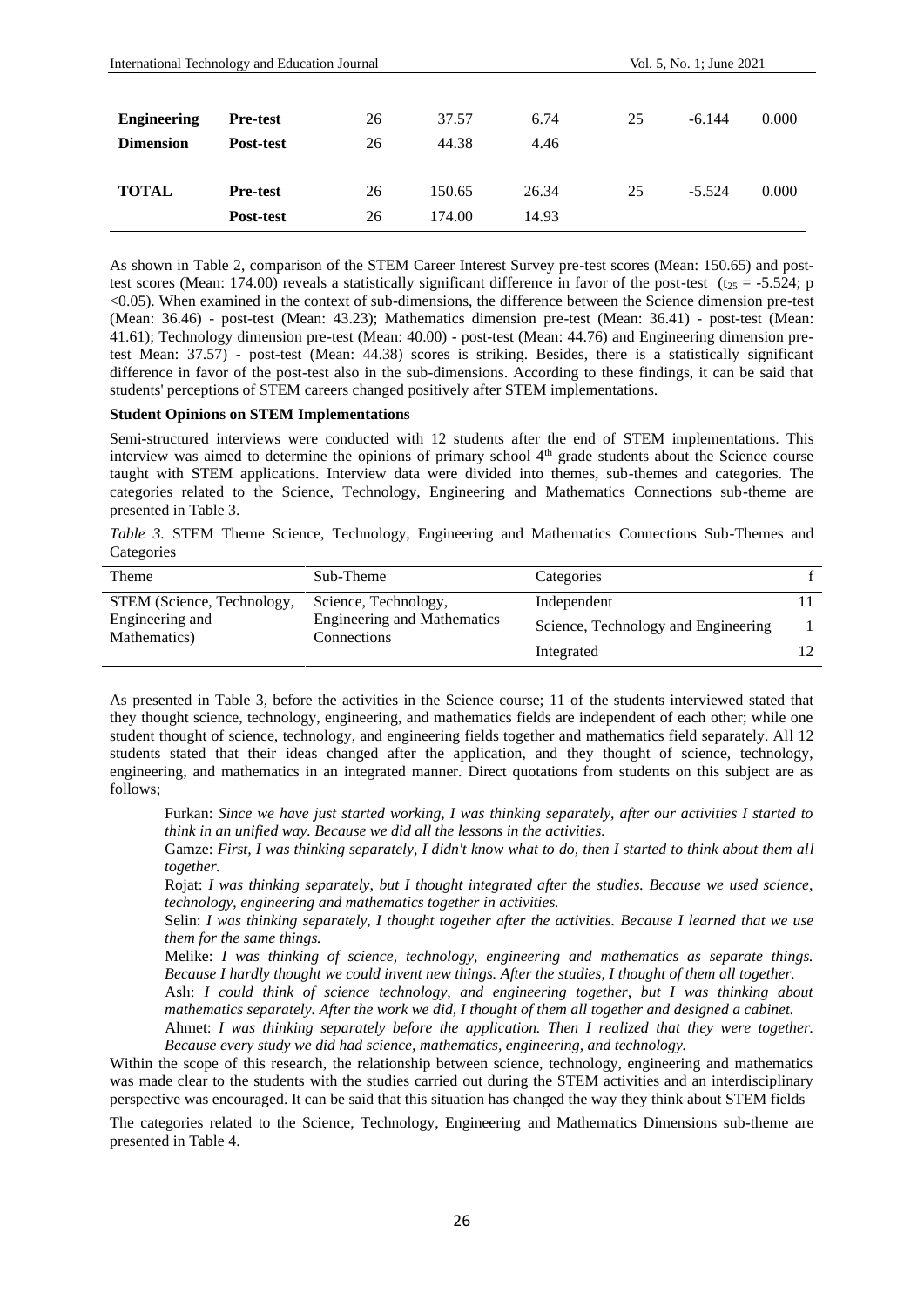| Theme                                       | Sub-Theme          | Categories                                    | $\mathbf{f}$ |
|---------------------------------------------|--------------------|-----------------------------------------------|--------------|
|                                             | Science            | <b>Lighting Technologies</b>                  | 7            |
|                                             |                    | Sound Technologies                            | 5            |
|                                             |                    | Product                                       | 10           |
|                                             | Technology         | Sound                                         |              |
| STEM (Science,                              |                    | Design (generating ideas)                     |              |
| Technology, Engineering<br>and Mathematics) | Engineering        | Calculation (gauge, reaper) -<br>Construction | 12           |
|                                             |                    | Prisms                                        | 5            |
|                                             | <b>Mathematics</b> | Angles                                        | 2            |
|                                             |                    | Drawing (ruler)                               | 5            |

*Table 4.* STEM Theme Science, Technology, Engineering and Mathematics Dimensions Sub-Themes and **Categories** 

Table 4 shows that students related science with lighting technologies and sound technologies; technology with making a new product; engineering with construction; and mathematics with prisms, drawing and angles. Direct quotations from students on this subject are as follows:

Aslı: *Engineering was in my product design, technology in making a new product, mathematics in using prisms, and science in light.*

Vildan: *While we were building an illuminated wall, we used engineering to construct, mathematics to draw a cube, science to install a light bulb and technology to develop products.*

Şaban: *I used science in sound, mathematics in drawing, technology in making products, and engineering in building.*

Selin: *We used mathematics while cutting cardboard paper in a rectangular shape, science in lights, engineering while designing our invention, and technology in creating a new product.*

Ahmet: *There were angles in mathematics, there was light in science, we drew a house with wall light in engineering, and we produced a product in technology.*

Ali: *Technology is related with product, mathematics with shapes, engineering with product and science with sound.*

Gamze: *Science was about light, mathematics about angles, engineering about construction, and technology about generating ideas.*

Furkan: *Mathematics was in drawing, engineering was in building, science was in sound and lighting.*

Rojat: *We used science in lights, mathematics in drawing, engineering in building walls, and technology in inventing.*

It can be said that the mini researches and mini applications conducted during the studies affected the students in this regard. As a matter of fact, lighting light bulbs on Arduino uno with the S4A coding program in the event "Let's Light a Bulb with Coding" and "Let's Make a Room's Light System" provided the opportunity to test the results of their work in real life. After the mini researches are completed, the transition to big designs makes it possible for students to see all STEM disciplines in these processes.

The categories related to the Interesting Section sub-theme are presented in Table 5.

*Table 5.* STEM Theme, Interesting Section Sub-Theme and Categories

| Theme                                                         | Sub-Theme                  | Categories         |   |
|---------------------------------------------------------------|----------------------------|--------------------|---|
|                                                               |                            | Science            | 3 |
| STEM (Science, Technology,<br>Engineering and<br>Mathematics) | <b>Interesting Section</b> | Technology         |   |
|                                                               |                            | Engineering        |   |
|                                                               |                            | <b>Mathematics</b> |   |
|                                                               |                            | Integrated         | 2 |

Table 5 shows that throughout the application process among the fields of Science, Technology, Engineering and Mathematics; technology, science, engineering, and mathematics were found to be interesting by 5, 3, 2 and 1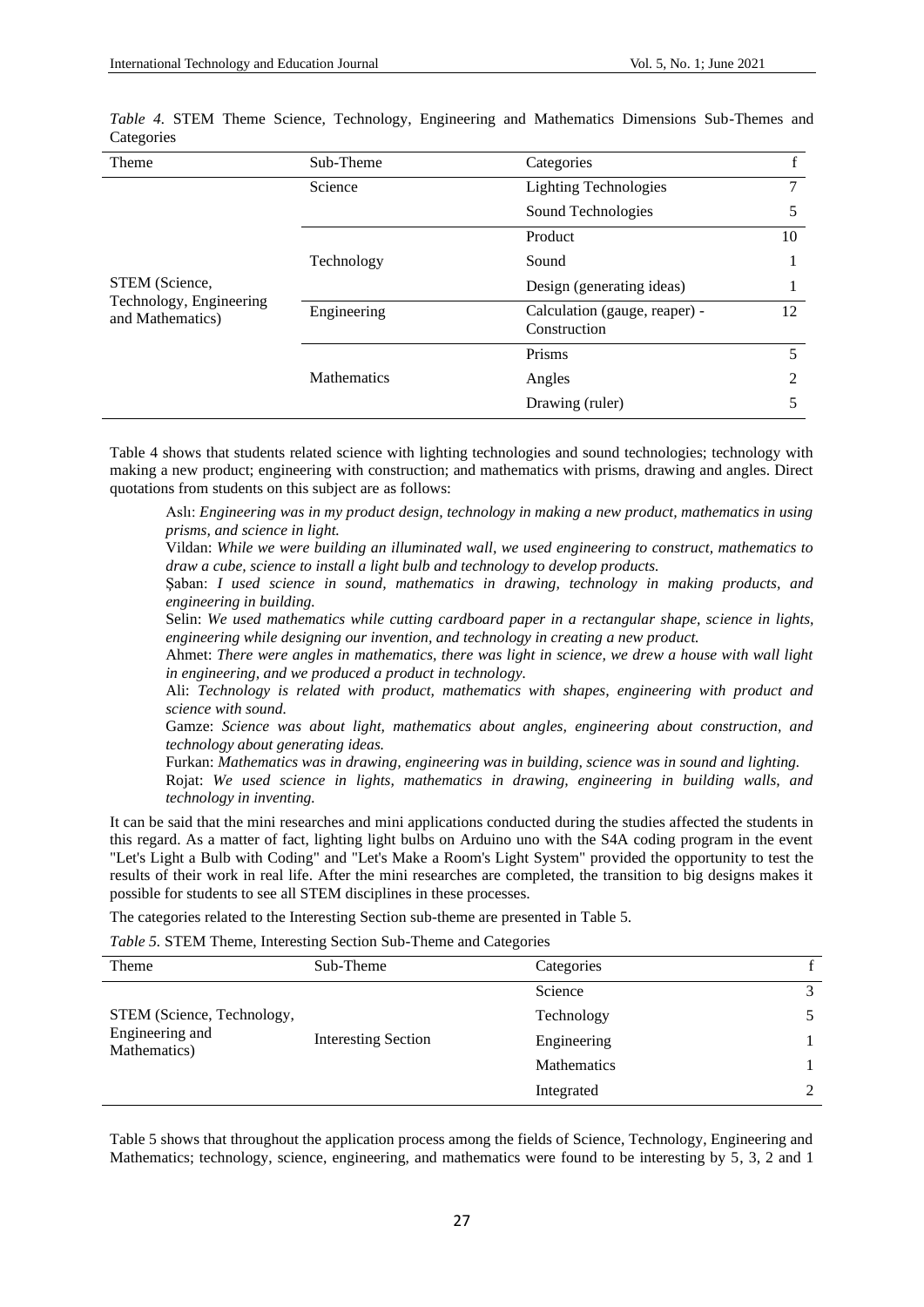student respectively and the connection between the STEM fields was found to be interesting by 1 student. Direct quotations from students on this subject are as follows:

Bedirhan: *The section that attracted my attention the most in the studies we did was technology. Because we have introduced new things.*

Şaban: *Technology because we are introducing a new product.*

Ali: *When I think of science, technology, engineering and mathematics, the most interesting section is technology. Because I want to design new products.*

Vildan: *Engineering attracted my attention the most in our studies. Because I liked building things.*

Melike: *Technology because I learned that I can achieve the products we make when I work hard.*

Gamze: *Science and technology. Because I learned light devices and created a new product.*

Rojat: *The most interesting section was science, because it was beautiful and fun.*

Ahmet: *The most interesting section was science. Because lights within the science subjects grasped my attention.*

Gamze: *The most interesting section was mathematics, because it was fun.*

Selin: *The interconnection of science, technology, engineering and mathematics drew my attention. Because together they create products.*

Aslı: *I was intrigued by their connection with each other. Because they can produce a product together. If I choose one, it can be engineering because we are designing something new.*

Sub-themes and categories related to STSE and Sensation themes are presented in Table 6.

## *Table 6.* STSE and Sensation Themes, Sub-Themes and Categories

| Theme                     | Sub-Theme                    | Categories            |  |
|---------------------------|------------------------------|-----------------------|--|
| STSE (Science-Technology- | Society                      | <b>Helping People</b> |  |
| Society-Environment)      | Science and Career Awareness | <b>Professions</b>    |  |
| <b>Sensation</b>          | <b>Success</b>               | I succeeded           |  |
|                           | Motivation                   | Fun-Beautiful-Happy   |  |

Table 6 summarizes the answers given to the question "What kind of product would you like to invent if you were a scientist?" after the students completed their STEM activities. The students stated that they wanted to invent products that would support people in general. Direct quotations from students on this subject are as follows:

Aslı: *I would like to design a cabinet. Because it can read fairy tales to young children and play games*.

Şaban: *I would like to make a device that will turn on automatically when the lights go out.*

Ahmet: *I would make a talking house. Because when there is a fire, it informs the fire department. When a thief enters the house, it calls 155 and allows the thieves to be caught.*

Melike: *I would design a product that would benefit people, a wall that would prevent sound and light pollution. Because it will absorb sound and light pollution, so people will not have blindness and deafness.*

Bedirhan: *I would like to invent a non-disturbing product that is beneficial for people.*

Ali: *Talking car. Because when the gasoline runs out, it will give a warning, when we say it will turn on its light, use it on its own, put on your seat belt.*

Rojat: *I would invent something useful.*

Gamze: *I would invent a light with umbrella to prevent light pollution.*

Vildan: *I would invent microscopic flashlights to easily see small creatures.*

Selin: *Smart bag because it will help when the children's bag is heavy and in the dark environment. It will have sleeves, but once inside the school it will be a normal bag. It will be able to wake up the kids.*

As it can be seen in Table 6, students stated that they have acquired new knowledge and skills, felt successful and had fun during STEM applications related to lighting and sound technologies. They also stated that it will support their professional life in the future. Quotations taken from students on this subject are as follows:

Aslı: *I think they were very good activities, I had a lot of fun doing it. I can understand the lessons better. I hope we can revive it in the future.*

Gamze: *I learned technology. I learned things that I did not know. I learned new things, words and devices. I felt good*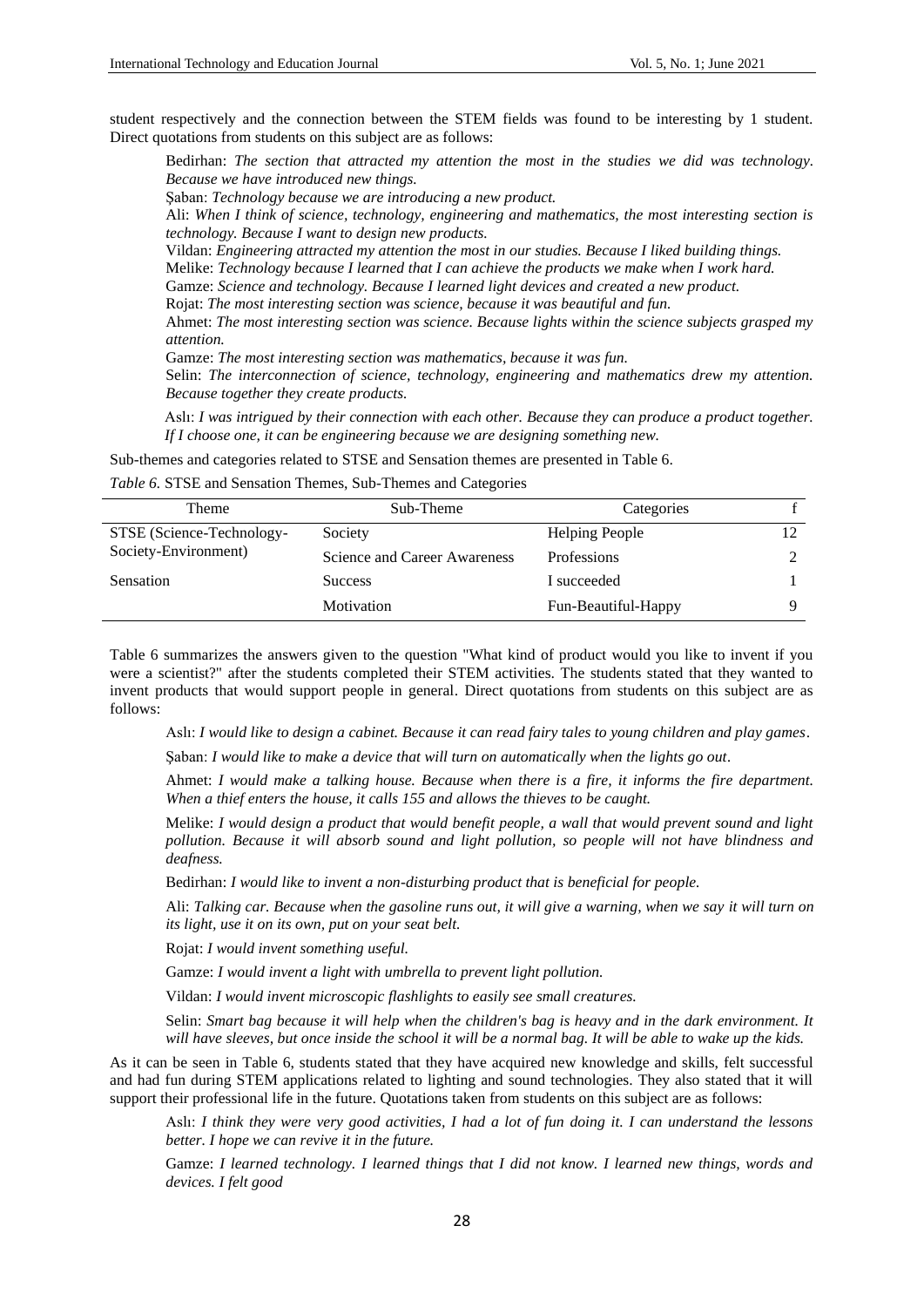Bedirhan: *I learned new things. I can make products for the benefit of people.*

Ali: *It helped me learn science better, it was fun. I learned how to make a presentation.*

Şaban: *I learned that science, technology, engineering and mathematics go hand in hand.*

Vildan: *It will help our future career and we can solve questions more easily in the exam. I got information.*

Selin: *We carried out very good studies. I learned new things and had a lot of fun.*

Furkan: *I had a lot of fun at the activities. We made a penholder with led lamps. We had it connected to the computer. I learned how to connect the lamp.*

Rojat: *I learned the causes of sound and light pollution. I learned that we can use science, technology, engineering and mathematics together. I got information. I learned to invent something.*

# **DISCUSSION and CONCLUSION**

#### **Results of Interest Survey for STEM Professions**

In order to determine the interest level of primary school 4<sup>th</sup> grade students towards STEM professions, the STEM Career Interest Survey was applied before and after the application. According to the comparison between the Science pre-test (36.46) and post-test (42.23) averages, it was concluded that there was a positive increase in the students' interest in Science professions. Comparing the Technology pre-test (40.00) and post-test (44.76) averages, it was also determined that the students' interest in Technology professions increased in favor of the post-test. When the averages of Engineering pre-test (37.57) and post-test (44.38) were compared, the positive increase in the students' interest in Engineering professions was determined. Students also stated in the interviews that they felt like engineers. Likewise, when the averages of Mathematics pre-test (36.46) and posttest (41.61) were compared, there was a positive increase in students' interest in Mathematics professions. Collectively, the pre-test (150.65) and post-test (174,00) results emphasize an increase in interest towards STEM professions. It can be concluded that learning by doing and experiencing method, and student-centered educational environment affect students' perceptions of STEM professions. The increase in students' interest in STEM professions after STEM-related activities was put forward in many studies in the literature. The research by Şahin, Adıgüzel, and Ayar (2014), focusing on the effects of STEM-based after-school activities on students between 4<sup>th</sup> and 12<sup>th</sup> grades, concluded that after STEM activities, students' interest in STEM professions increase. Similarly, Baran et al, (2016); Gökbayrak & Mixing (2017); Knezek et al, (2013) found in their research with middle school students that STEM-based activities increase students' interest in STEM professions. However, the research by Saad (2014) on 8th grade students concluded that there was no significant increase in students' interest in STEM subjects and professions. Yet, it was also noted that a short three-week period in performing the space balloon activity might have negatively affected the result, and a positive result could be obtained in a longer period.

## **Results Obtained from Student Opinions**

Student opinions, which reflect their understanding before and after the STEM implementations, revealed that most of the students perceived the fields of science, technology, engineering, and mathematics independent from each other before attending STEM activities. The reason for this situation might be the lack of attention to interdisciplinary connections in Science courses. It was concluded that after the application, all students started to perceive STEM fields in an integrated manner. Similarly, Gökbayrak & Mixan's (2017) study with middle school students concluded that students perceive science, technology, engineering and mathematics fields as interrelated and integrated after STEM-based activities.

In the interviews, students mentioned that technology is constantly developing in the activities related to lighting technologies, and they find STEM applications fun and feel happy after the activities. In parallel with the results of this research, a study by Nağaç (2018) with  $6<sup>th</sup>$  grade students revealed that STEM Education increased the interest in the lessons and the lessons became fun. Similarly, Acar (2018) stated that primary school  $4<sup>th</sup>$  grade students enjoyed STEM applications.

Student interviews revealed that they found the STEM applications fun, and hence they could learn the subjects in the science lesson better and they believed that this information would help them in their future professional life. In addition, it was concluded that students found STEM activities interesting and entertaining, felt happy and motivated, and increased interest in STEM professions. Likewise, in the study conducted by Gülhan & Şahin (2016), the development of the experimental group within itself made clear that there is a positive increase in the perceptions about engineering, technology, career, and STEM. Pekbay (2017) also concluded that there was a positive increase in the interest of middle school students towards STEM after STEM applications.

At the end of STEM implementations, students found the fields of science and technology most interesting. When the students' opinions were examined, it was understood that conducting scientific research and producing a new product in the science lessons were what made science and technology interesting. It was also revealed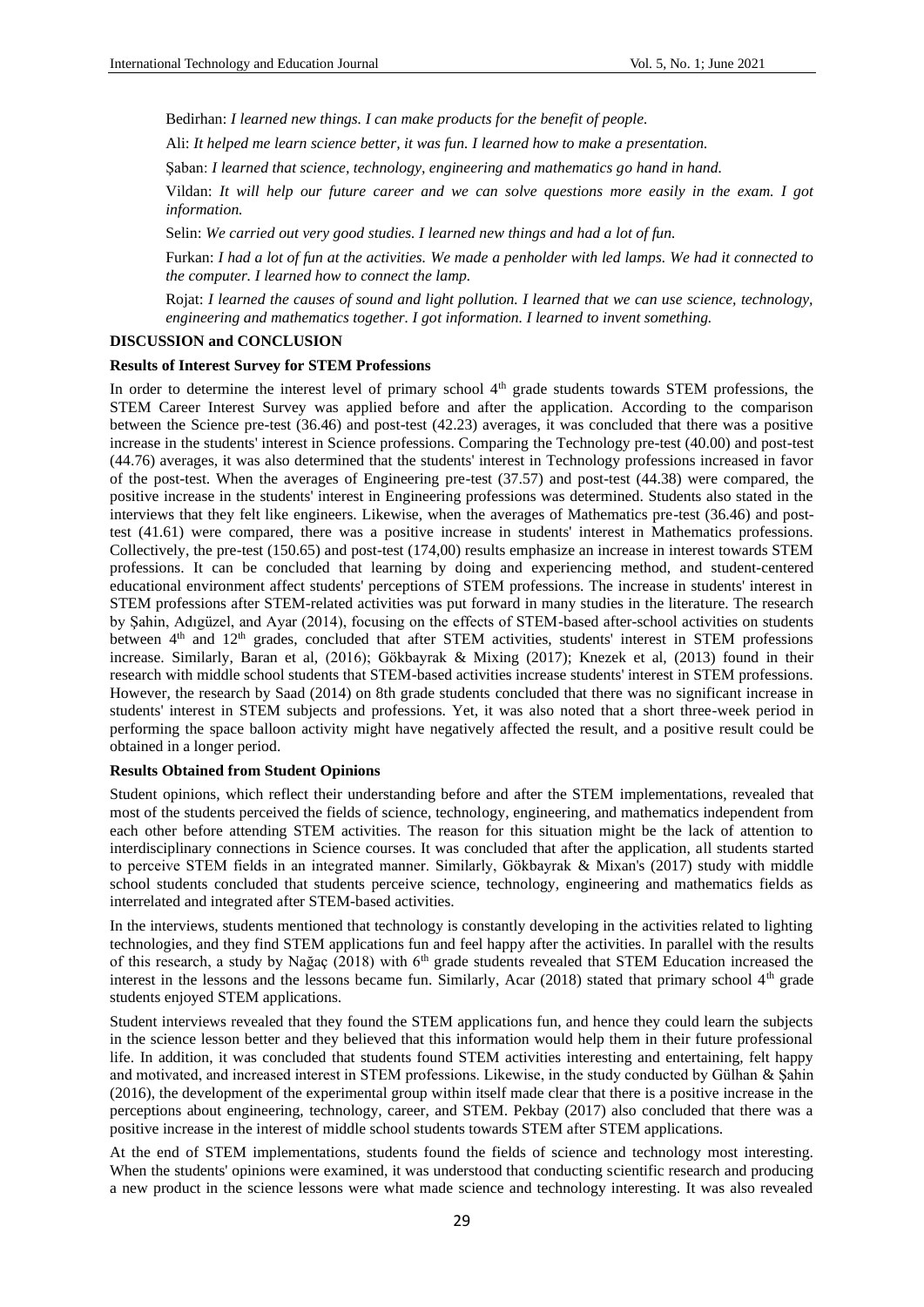that all the students participating in the interview wanted to invent products for the benefit of society. These products were; "Talking House", which informs the fire department in case of fire and the police in case of theft; a "Wall" that can prevent sound and light pollution; "Microscopic Flashlight" that will allow small creatures to be seen easily, and a "Smart Bag" that can support young children in their daily life. It can be thought that stem implementations offer an opportunity to reveal the creative and innovative thinking skills of children.

## **Recommendations**

- Quantitative and qualitative studies on STEM applications can also be conducted at primary school 1st, 2<sup>nd</sup> and 3<sup>rd</sup> grade levels.
- Qualitative and quantitative studies can be carried out for different units on STEM implementations at primary school level.
- Explanations and activities that can set an example for teachers about STEM implementations can be included in the Primary School Science Program.
- In-service training on STEM education can be provided to teachers.
- Material support can be provided to students so that they can work on STEM.

#### **REFERENCES**

- Acar, D. (2018). *FETEMM eğitiminin ilkokul 4. sınıf öğrencilerinin akademik başarı, eleştirel düşünme ve problem çözme becerisi üzerine etkisi.* (Doktora Tezi). Gazi Üniversitesi.
- Akgündüz, D., Aydeniz, M., Çakmakçı, G., Çavaş, B., Çorlu, M. S., Öner, T. & Özdemir, S. (2015). *STEM Eğitimi Türkiye Raporu: Günün modası mı yoksa gereksinim mi?* Aydın Üniversitesi.
- Aydagül, B. & Terzioğlu, T. (2014). Bilim, teknoloji, mühendislik ve matematiğin önemi. https://www.tusiadstem.org/kesfet/makaleler.
- Aydın, B. (2003). Bilgi toplumu oluşumunda bireylerin yetiştirilmesi ve matematik öğretimi. *Pamukkale Üniversitesi Eğitim Fakültesi Dergisi*, 2, (14), 183-190.
- Barakos, L., Lujan, V. & Strang, C. (2012). *Science, technology, engineering, mathematics (STEM): Catalyzing change amid the confusion.* Portsmouth, NH: RMC Research Corporation, Center on Instruction.
- Baran, E., Canbazoglu-Bilici, S., Mesutoglu, C. & Ocak, C. (2016). Moving STEM beyond schools: Students' perceptions about an out-of-school STEM education program. *International Journal of Education in Mathematics, Science and Technology,* 4 (1), 9-19.
- Berberoğlu, B. (2010). Bilgi toplumu ve bilgi ekonomisi oluşturma yolunda Türkiye ve Avrupa Birliği. *Marmara Üniversitesi İ.İ.B.F. Dergisi,* 29 (2), 111-131.
- Bozkurt, E. (2014). *Mühendislik tasarım temelli fen eğitiminin fen bilgisi öğretmen adaylarının karar verme becerisi, bilimsel süreç becerileri ve sürece yönelik algılarına etkisi.* (Doktora Tezi). Gazi Üniversitesi.
- Büyüköztürk, Ş., Çakmak, E. Kılıç, A., Özcan, E., Karadeniz, Ş. & Demirel, F. (2011). *Bilimsel araştırma yöntemleri*. Pegem-A Yayınevi.
- Cover, B., Jones, J. I., & Watson, A. (2011). Science, technology, engineering, and mathematics (STEM) Occupations: a Visual Essay. *Monthly Labor Review*, 5 (3).
- Çalışkan, Ş., Karabacak, M. & Meçik, O. (2013). Türkiye'de eğitim-ekonomik büyüme ilişkisi: 1923-2011. *Yönetim Bilimleri Dergisi*, 11 (21), 29-48.
- Douglas, K. A., & Strobel, J. (2015). Hopes and goals survey for use in STEM elementary education. *International Journal Of Technology And Design Education*, 25 (2), 245-259.
- Dugger, W. (2010). *Evolution of STEM in the United States*. [http://citeseerx.ist.psu.edu/viewdoc/download?doi=10.1.1.476.5804&rep=rep1&type=pdf.](http://citeseerx.ist.psu.edu/viewdoc/download?doi=10.1.1.476.5804&rep=rep1&type=pdf)
- Erdem, E. & Köseoğlu, A. (2014). Teknolojik değişim ve rekabet gücü ilişkisi: Türkiye üzerine bir uygulama. *Bilgi Ekonomi ve Yönetimi Dergisi*, 9 (1), 51-68.
- Gökbayrak, S. & Karışan, D. (2017). Altıncı sınıf öğrencilerinin FETEMM temelli etkinlikler hakkındaki görüşlerinin incelenmesi. *Alan Eğitimi Araştırmaları Dergisi (ALEG)*, 3 (1), 25-40.
- Gülhan, F. & Şahin, F. (2016). Fen, teknoloji, mühendislik, matematik entegrasyonunun 5. sınıf öğrencilerinin bu alanlarla ilgili algı ve tutumlarına etkisi. International Journal of Human Sciences, 13 (1), 602-620.
- Knezek, G., Christensen, R., Tyler-Wood, T. & Periathiruvadi S. (2013). Impact of environmental power monitoring activities on middle school student perceptions of STEM. *Science Education International*. 24 (1), 98-123.
- MEB. (2016). *STEM eğitim raporu*. Yenilik ve eğitim teknolojileri genel müdürlüğü (YEĞİTEK).